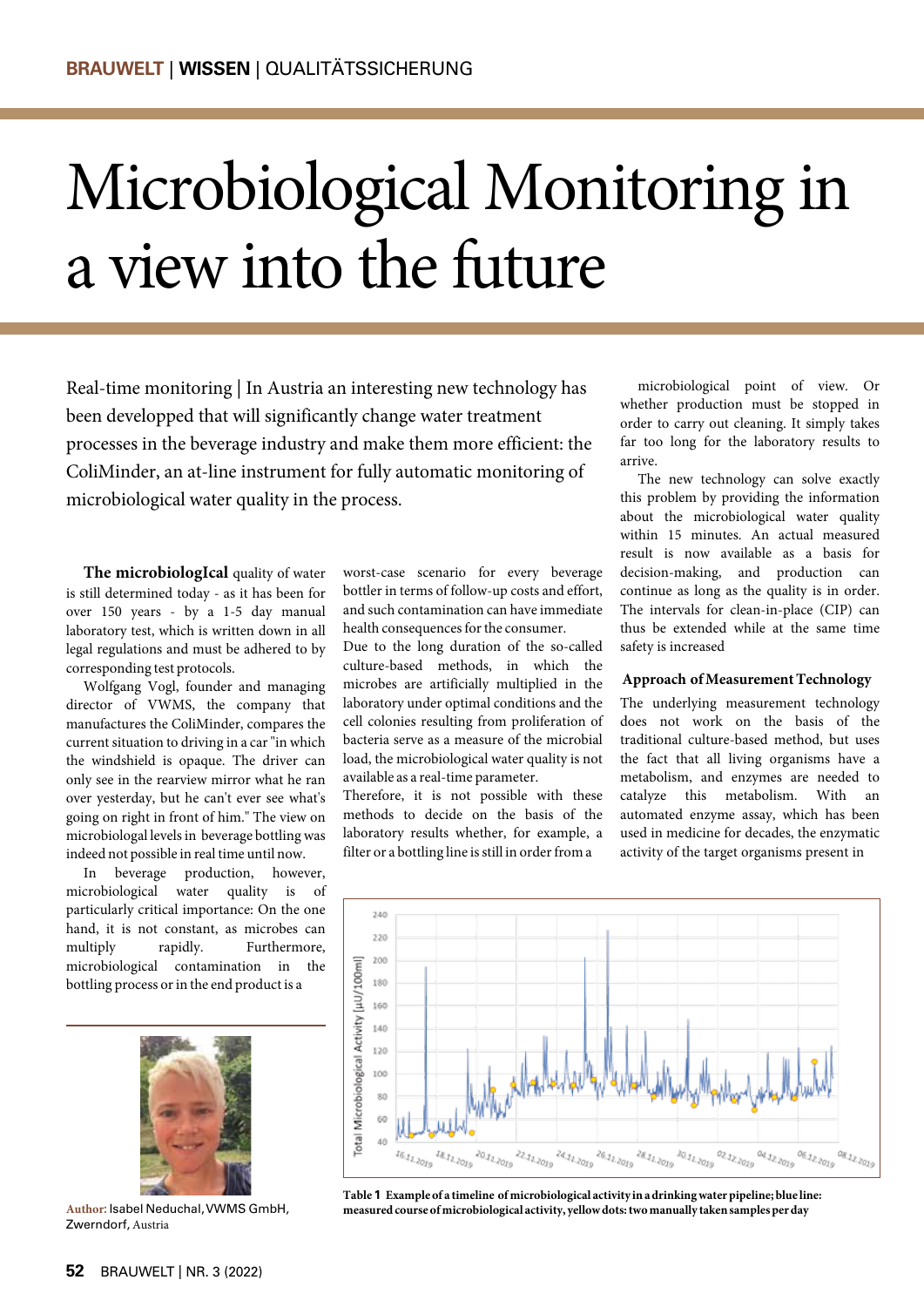# beverage production

the sample can now be measured and a quantitative statement can be made about the degree of contamination

## **lPractical Application**

The device is installed directly in the production process, not in the laboratory. It takes the sample and measures fully automatically, providing a result on the degree of microbiological contamination within 15 minutes. Manual grab asmples can also be inserted at any time.

The system can fully automatically monitor various process steps or critical control points in water treatment, production and bottling, and it provides direct visualization of the microbial dynamics of a process.

The timeline generated from the measurement data and visualized online shows any change in microbial contamination. The shape of the timeline can also provide further valuable information about the origin of the contamination: bacterial growth or the build-up of biofilm, for example, show a different curve progression than a defective filter. In addition, the system can send realtime alerts when a defined limit for bacterial contamination is exceeded.

A measurement of the sum parameter of total microbiological activity allows reliable detection of any type of microbial contamination, because all living organisms contribute to the measurement signal, whether they are bacteria such as E. coli, coliforms, enterococci, Pseudomonas, other bacteria or algae, mold, yeast or biofilm.

| <b>Measurement Technology</b>         | Drinking water spiked with<br>Rainwater $(v\%)$ |          |       | Drinking water spiked with<br>Groundwater $(v\%)$ |                  |          |          |          |
|---------------------------------------|-------------------------------------------------|----------|-------|---------------------------------------------------|------------------|----------|----------|----------|
|                                       | 0.01%                                           | $0.1\%$  | $1\%$ | 20%                                               | $0.01\%$ 0.1% 1% |          |          | $10\%$   |
| $OPT$ (cells/mL)                      | 1/11                                            | 2/1      | 7/12  | 10/11                                             | 0/11             | 1/12     | 8/11     | 10/11    |
| FCM-C (cells/mL)                      | 0/3                                             | 1/4      | 4/4   | 4/4                                               | 0/4              | 4/4      | 4/4      | 4/4      |
| FCM-C fingerprint (Bray Curtis)       | 1/4                                             | 4/4      | 4/4   | 4/4                                               | 2/4              | 4/4      | 4/4      | 4/4      |
| $ENZ$ ( $\mu$ U ALP/100mL)            | 3/3                                             | 4/4      | 4/4   | 4/4                                               | 2/2              | 3/3      | 4/4      | 5/5      |
| $ATP$ (pg $ATP/mL$ )                  | 2/6                                             | 6/6      | 6/6   | 6/6                                               | 3/6              | 4/5      | 6/6      | 6/6      |
| FCM-H (cells/mL)                      | 0/12                                            | 0/12     | 9/9   | 12/12                                             | 0/9              | 6/9      | 12/12    | 12/12    |
| Coliform plate counts (CFU/100 mL)    | 0                                               | 0        |       | 1                                                 |                  | $\Omega$ |          | $\Omega$ |
| Enterococci plate counts (CFU/100 mL) | $\Omega$                                        | $\Omega$ |       | $\Omega$                                          | $\Omega$         |          | $\Omega$ | 2        |

**Table. 2: Comparison of different technologies for rapid online measurement of microbiology; the ratio indicates how many samples are above baseline compared to the total number of samples of the corresponding contamination level; green: 75-100%, yellow: 50-75%, orange: 25-50%, red: 0-25% reliability; the technology ENZ, "enzymatic detection method", presented in this article is outlined in green (from [1]).**

## l **How are the results used?**

The measurement result obtained is simple and unambiguous to interpret, since the measured enzymatic activity provides a direct answer to the question "How high is the microbiological contamination of the sample?

The ColiMinder is also used in other applications than beverage production, for example, for monitoring water quality in the re-use of process water, raw water for drinking water production or bathing water. In these cases, other reagents are also used that allow, for example, specific measurement of fecal contamination.

In food and beverage production, however, it is recommended to use the reagent for "Total Microbiological Activity" to determine the total load of living organisms in the sample.

## l **Sensitivity and reliability of the results**

As demonstrated in practice by the use of such a system in mineral water

bottling, for example at Romaqua, Romania's largest mineral water bottler, the sensitivity of the technology is sufficient to reliably monitor the microbiological quality of mineral water.

A scientific study published in 2021 in the journal Water Research concluded that the ColiMinder is the most sensitive among the compared instruments for measuring the microbial quality of drinking water [1].

In this study, the tested devices or measurement approaches had to detect the artificial contamination of drinking water with rainwater and groundwater at different concentration levels. The ColiMinder was the only system capable of reliably detecting even the minimum contamination of 0.01 percent in the test (Fig. 2, outlined in green). The study's authors conclude that the detection limit of the ColiMinder could therefore be even lower than the lowest concentrations tested in this study.

This reliability is also reflected in many installations in which the devices have